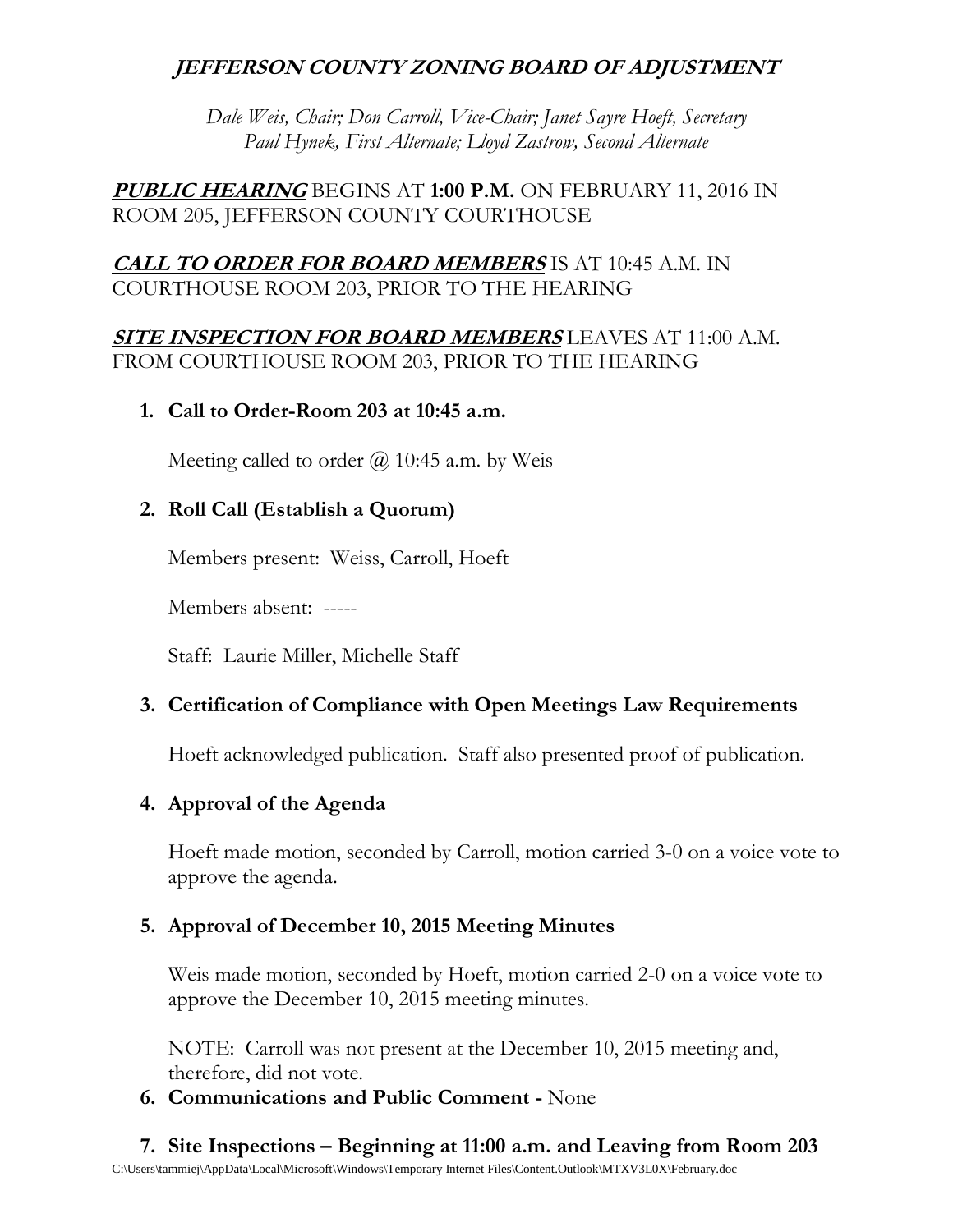V1480-16 – Glen F Jr & Wendy Proeber, **N6462 Shorewood Hills Rd,** Town of Lake Mills V1481-16 – Philip J Knell, **N4560 Warne Avenue**, Town of Oakland

## **8. Public Hearing – Beginning at 1:00 p.m. in Room 205**

Meeting called to order  $(a)$  1:00 p.m. by Weis

Members present: Weis, Carroll, Hoeft

Members absent: -----

Staff: Laurie Miller, Michelle Staff

#### **9. Explanation of Process by Board of Adjustment Chair**

The following was read into the record by Hoeft:

# **NOTICE OF PUBLIC HEARING JEFFERSON COUNTY ZONING BOARD OF ADJUSTMENT**

**NOTICE IS HEREBY GIVEN** that the Jefferson County Zoning Board of Adjustment will conduct a public hearing at 1:00 p.m. on Thursday, February 11, 2016 in Room 205 of the Jefferson County Courthouse, Jefferson, Wisconsin. Matters to be heard are applications for variance from terms of the Jefferson County Zoning Ordinance. No variance may be granted which would have the effect of allowing in any district a use not permitted in that district. No variance may be granted which would have the effect of allowing a use of land or property which would violate state laws or administrative rules. Subject to the above limitations, variances may be granted where strict enforcement of the terms of the ordinance results in an unnecessary hardship and where a variance in the standards will allow the spirit of the ordinance to be observed, substantial justice to be accomplished and the public interest not violated. Based upon the findings of fact, the Board of Adjustment must conclude that: 1) Unnecessary hardship is present in that a literal enforcement of the terms of the ordinance would unreasonably prevent the owner from using the property for a permitted purpose or would render conformity with such restrictions unnecessarily burdensome; 2) The hardship is due to unique physical limitations of the property rather than circumstances of the applicant; 3) The variance will not be contrary to the public interest as expressed by the purpose and intent of the zoning ordinance. **PETITIONERS, OR THEIR REPRESENTATIVES, SHALL BE PRESENT.** There may be site inspections prior to public hearing which any interested parties may attend; discussion and possible action shall be occur after public hearing on the following: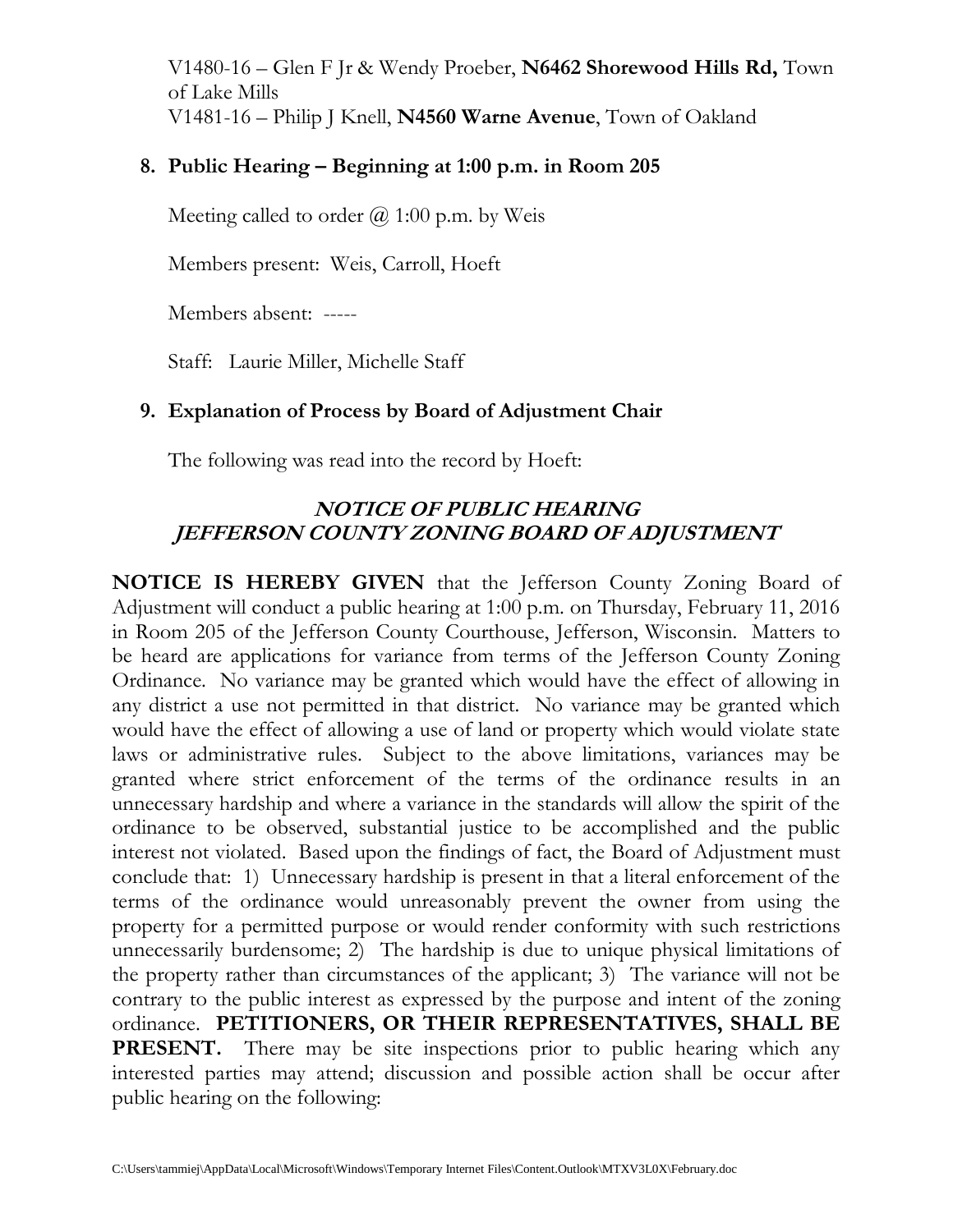**V1480-16 – Glen F Jr & Wendy L Proeber:** Variance from Sec 11.09 of the Jefferson County Zoning Ordinance to allow alterations in excess of 50% of the structural members and allow expansion of the footprint in excess of 50% for the residence at N6462 Shorewood Hills Rd, Town of Lake Mills. Variance from Sec. 11.10(5)(d) to sanction an existing porch closer than 75 feet from the ordinary high water mark, and for expansion of that porch, all on PIN 018-0713-1521-025 (0.354 Acre) in a Residential R-1 zone.

Glen Proeber presented his petition. He handed the Board a written explanation of his petition which was also in the file. He noted that he met with the Town Plan Commission on January 5, 2016 and the Town Board on January 12, 2016, and they approved his petition. Mr. Proeber read his handout into the record. He explained his family medical situations and the need for a third bedroom so they will be able to provide care for his family.

Staff gave staff report. She stated the house was built in 1971 at 952 square feet. Somewhere between 1971 and 2001, porch was then added at some point without a permit. This property fronts on a direct channel into Rock Lake. There is a 75' setback requirement to the channel. Setback averaging cannot be used for this property because the property to the west had a variance granted, and the property to the east has a 1975 permit indicating it would be setback 75', but it is not.

The permit was approved in 1971, and the current ordinance was established in 1975, so this would be legal, non-conforming. There is a question as to when the porch was constructed, because there is no permit for the porch. A legal, non-conforming structure is allowed less than 50% of the existing footprint. They are proposing a 756 square foot, second story addition, and a 275 square foot first story addition with a basement of the same footprint. This appears to be a 100% expansion when added all up. Staff also noted that the Land and Water Conservation Department provided photos of the property, and are in the file.

Hoeft asked Staff to explain the 75' setback. Staff explained the house does not meet the 75' setback. Weis noted there was a survey in the file showing the setbacks, and that there was no way of knowing if the porch was constructed before the 1975 ordinance. Staff stated that in 1971 there was a permit so a permit would have been needed for the porch. Before 1975, they did require permits. In 1975, there was a major overhaul of the ordinance. Staff stated that they are new owners and were unaware of this until today. It was constructed before they bought it. The variance has two parts. One is to allow the porch at less than the 75' from the OHWM, and the second would be to allow an expansion of the structure in excess of 50% of the footprint.

There were no questions or comments in favor or opposition of the petition. There was a town response in the file approving the petition which was read into the record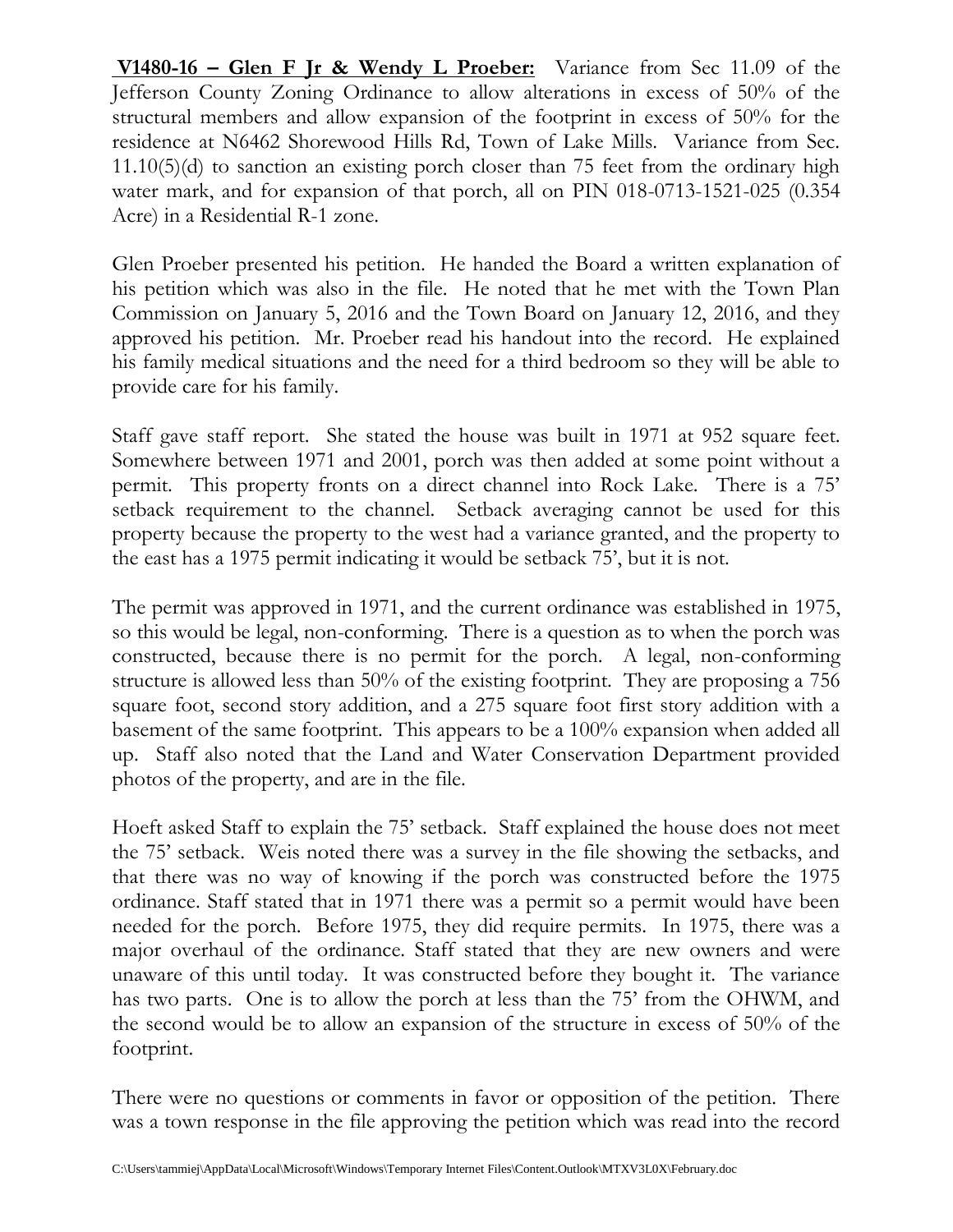by Weis. There was also a letter in the file from the Land & Water Conservation Department. DNR was noticed.

Hoeft read the letter from the Land & Water Conservation Department into the record, and in short, recommended denial the porch, but approve the vertical addition over the house, but not over the porch, and not any greater than 35' in height. It was also recommended that there be a shoreland restoration for a total of 35' by 67' required if the variance to keep the porch is granted.

Weis clarified with the petitioner their request. The petitioner noted that the height would be 34', and that the porch is close or closer than other properties. His architect looked at the property, and they would be trying to stay within the existing footprint. He felt that what they were asking for was reasonable.

Hoeft noted that Board is not bound by a town decision, but it is helpful to have. Wendy Proeber stated that they never thought that they couldn't add a third bedroom. The only cost effective way to add on is to go up, and they cannot add on to either side. Staff noted that the basement had sliding glass doors. The 75' setback is for everything including decks, patios, etc… Just so the petitioners understand, a patio was not allowed.

Carroll stated that he understood their personal situation, but the Board is bound by the land. He asked what about the land? Are there alternatives? Do they have options to go elsewhere? The Board is dealing with the land and the three criteria for variance which are based on the decisions made. So once again, what about the land and its limitations? Do you have options to go elsewhere? First of all, the porch itself needs a variance. Decisions are not based on personal circumstances or personal desire, but rather by the property and its effect on other properties. Mr. Proeber stated that no one on that side of the channel meets the setback. Weis noted there was the physical feature of the channel for access to the lake.

**V1581-16 – Philip J Knell:** Variance from Sec 11.09 of the Jefferson County Zoning Ordinance to allow alterations in excess of 50% of the structural members and allow expansion of the footprint by more than 50% for the residence at N4560 Warne Avenue. Also variance from Sec 11.09 to allow a reduction in highway setback requirements, all on PIN 022-0613-0533-025 (0.181 Acre) in an R-1 zone in the Town of Oakland.

Philip Knell, 1925 Delores Dr., Madison, presented his petition. He explained how he met the three criteria needed for variance. The existing porch in its condition should be condemned.

Hoeft asked about ADA allowances. Staff explained it is just for the person that is living there, and that a permit could be issued if that was the case. But once that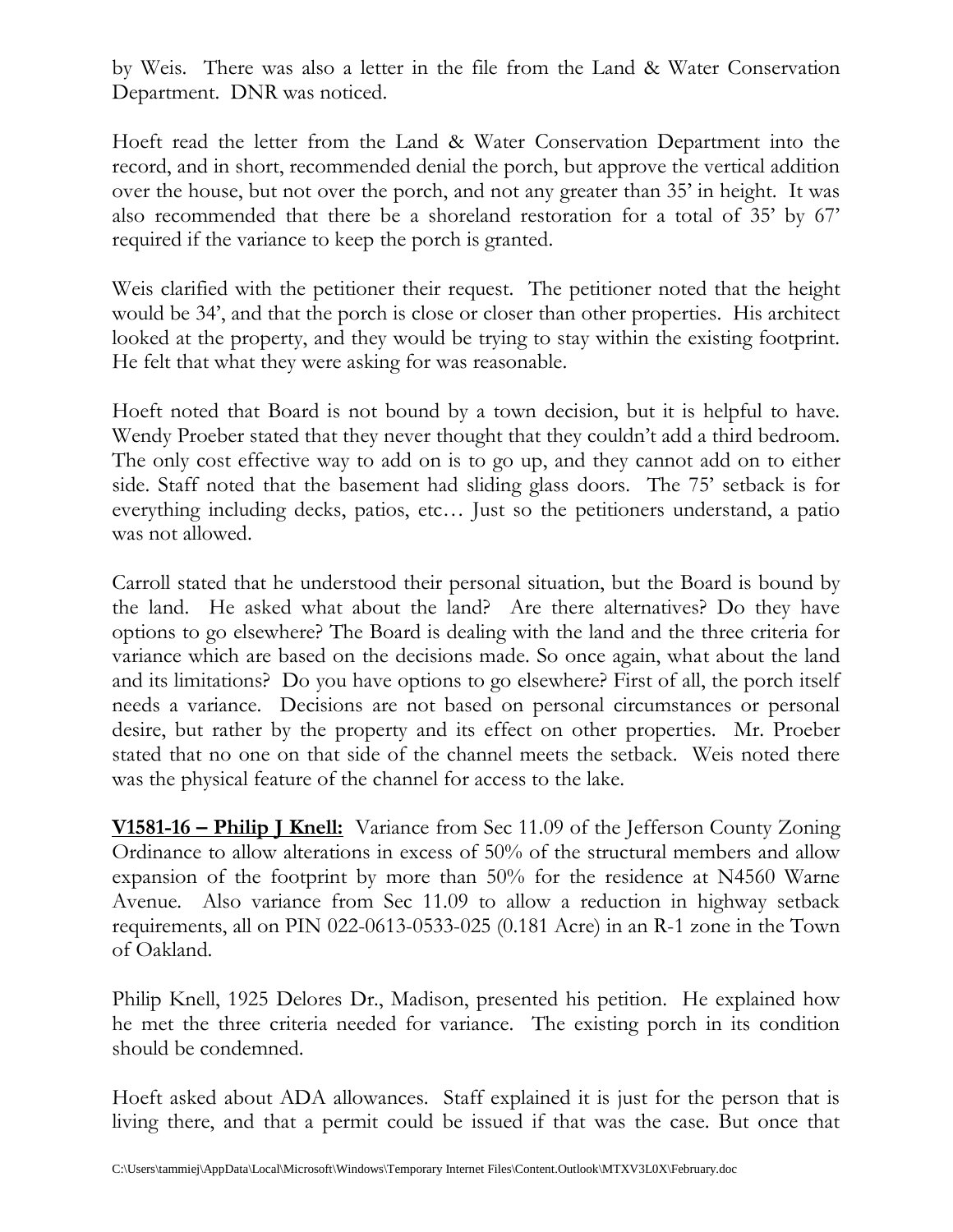person leaves, it would have to be removed. This does not qualify under the ADA regulations.

Michelle Nagersen, 1925 Delores Dr., Madison, was in favor. She stated that she would be living there and further explained their proposal. Mr. Knell stated that they just purchased the property this year. It is a small house for today's standards. There is an old oak tree in the back that they don't want to cut down. There were no questions or comments in opposition of the petition.

Staff report was given by Staff. She stated the existing was 885 square feet, and the addition was 390 square feet. The addition will be going over the existing deck, and they would be replacing some of the foundation and roofing to match the existing roofline. She went on to explain the required setbacks and the setbacks being proposed. The lot is a non-conforming lot where there are already reduced setbacks. The addition is 390 square feet, but with the foundation repair and roofline modification, it comes to roughly 77% so it puts it over 50%. The house was built before the current ordinance, and has permits. Setback averaging cannot be used which Staff further explained.

Weis questioned the location of the well. The petitioner stated it was under the house.

There was a response from the town in the file approving the petition with the condition that the addition would be no closer than the existing deck which was read into the record by Weis. The petitioner explained it would be no closer. Weis noted that it would be closer because of the angle of the house placement to the road. There was a discussion at the table regarding the setbacks. Staff noted that the road is not paved down the center of the ROW.

There was a brief break  $\omega$  1:53 p.m. Back in session for decisions  $\omega$  1:55 p.m

## **10. Discussion and Possible Action on Above Petitions (See following pages and files)**

#### **11. Adjourn**

Carroll made motion, seconded by Hoeft, motion carried 3-0 on a voice vote to adjourn  $(a)$  2:33 p.m.

**If you have questions regarding these variances, please contact the Zoning Department at 920-674-7113 or 920-674-8638. Variance files referenced on this hearing notice may be viewed in Courthouse Room 201 between the hours of 8:00 a.m. and 4:30 p.m. Monday through Friday, excluding holidays. Materials covering other agenda items can be found at www.jeffersoncountywi.gov.**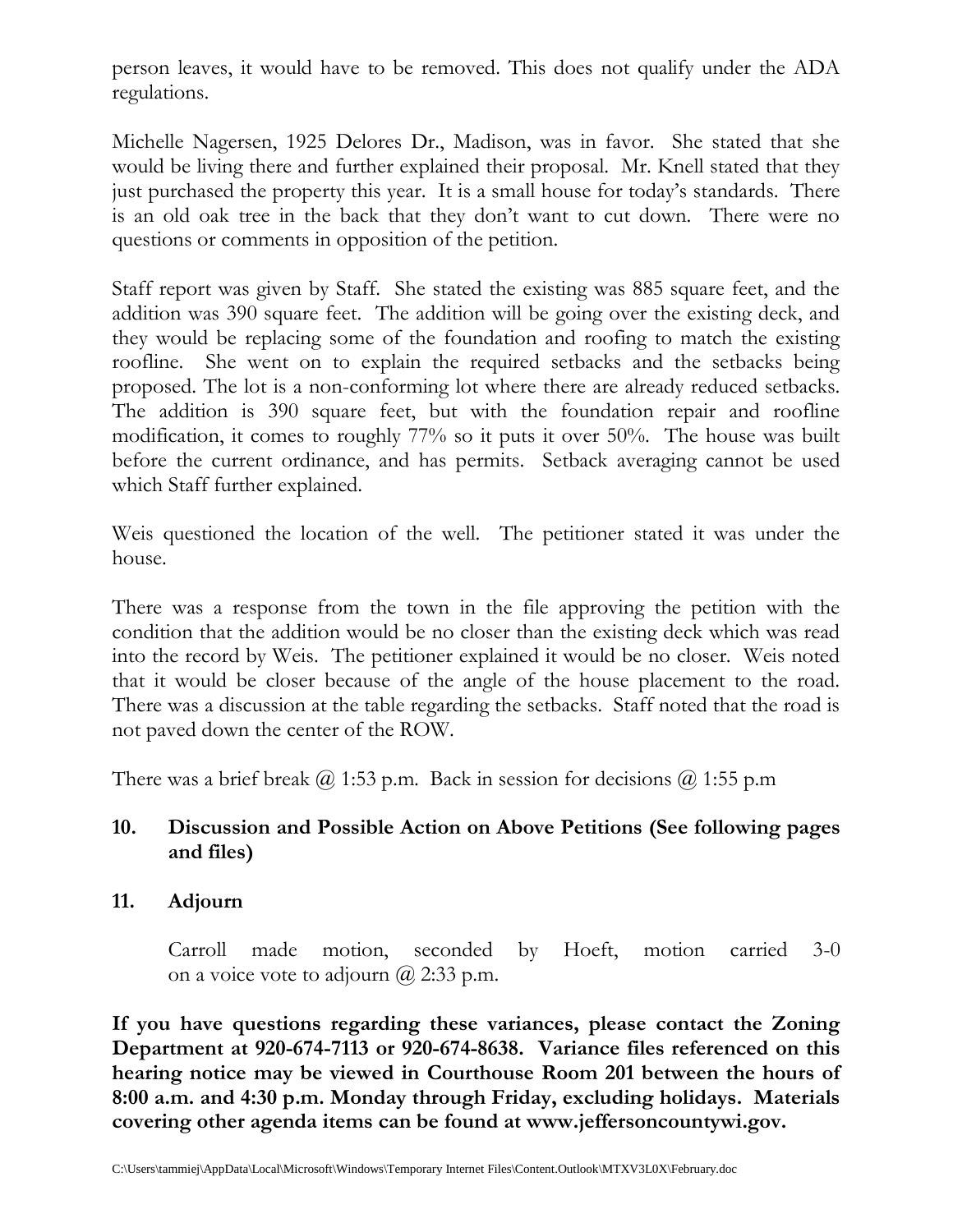# **JEFFFERSON COUNTY ZONING BOARD OF ADJUSTMENT**

*A quorum of any Jefferson County Committee, Board, Commission or other body, including the Jefferson County Board of Supervisors, may be present at this meeting.*

Individuals requiring special accommodations for attendance at the meeting should contact the County Administrator at 920-674-7101 at least 24 hours prior to the meeting so appropriate arrangements can be made.

\_\_\_\_\_\_\_\_\_\_\_\_\_\_\_\_\_\_\_\_\_\_\_\_\_\_\_\_\_\_\_\_\_\_\_\_\_\_\_\_\_ \_\_\_\_\_\_\_\_\_\_\_\_\_\_\_\_\_\_\_\_

*A digital recording of the meeting will be available in the Zoning Department upon request.*

Secretary Date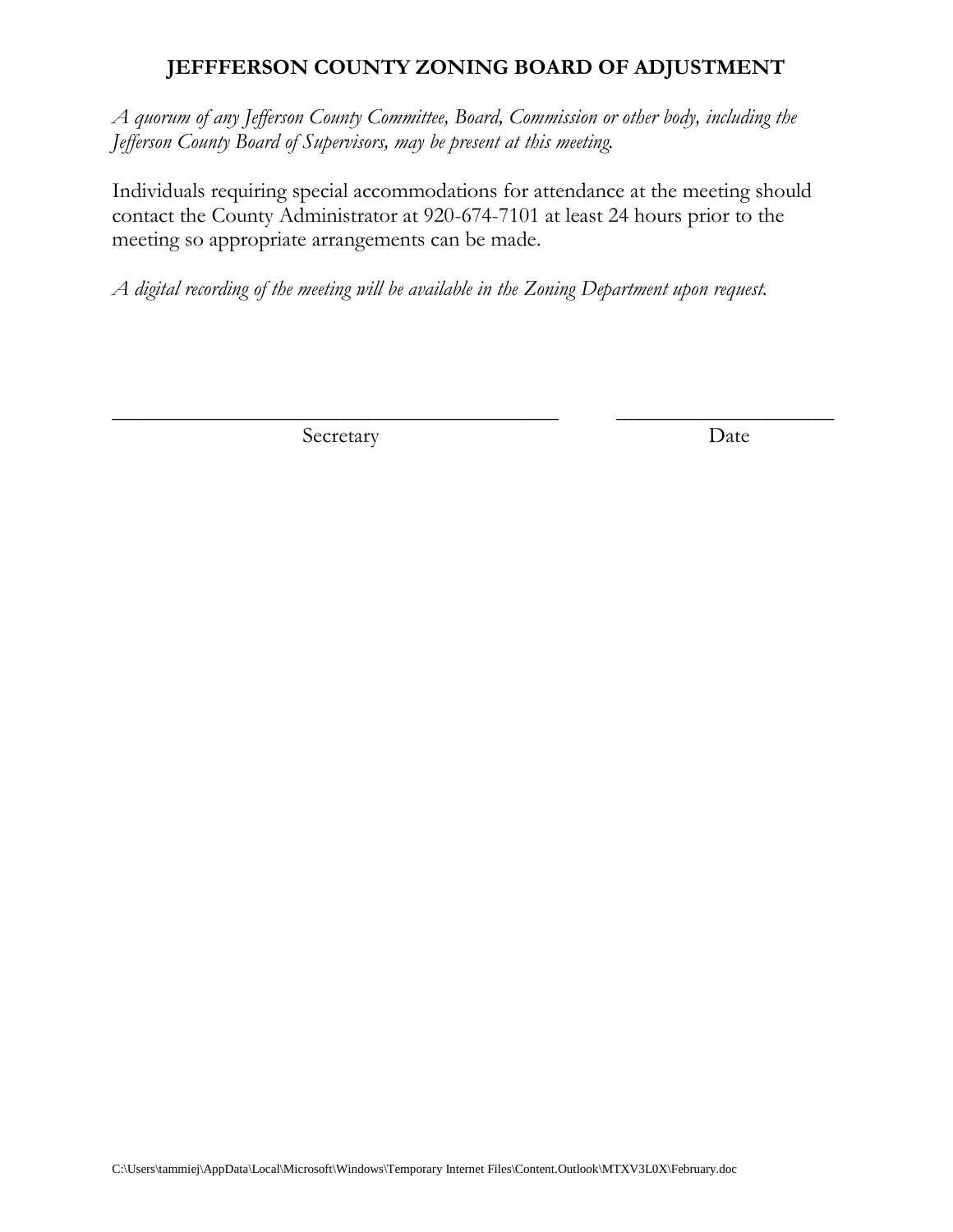## **DECISION OF THE ZONING BOARD OF ADJUSTMENT JEFFERSON COUNTY, WISCONSIN**

### **FINDINGS OF FACT**

| PETITION NO.:                     | 2016 V1480                      |
|-----------------------------------|---------------------------------|
| <b>HEARING DATE:</b>              | 02-11-2016                      |
|                                   |                                 |
| APPLICANT:                        | <b>Glen &amp; Wendy Proeber</b> |
|                                   |                                 |
| <b>PROPERTY OWNER: SAME</b>       |                                 |
|                                   |                                 |
| PARCEL (PIN #): 018-0713-1521-025 |                                 |
|                                   |                                 |
| <b>TOWNSHIP:</b>                  | <b>Lake Mills</b>               |

**INTENT OF PETITIONER:** To add a second story to an existing residence, and to **structurally modify an existing structure over 50% of the footprint. In addition, an 8' x 28.2' porch was added to the structure without permits. The petitioners would like to remove this existing porch and add 2 stories with added living space.** 

#### THE APPLICANT REQUESTS A VARIANCE FROM SECTION 11.09 & 11.10(5)(d) **OF THE JEFFERSON COUNTY ZONING ORDINANCE.**

#### **THE FEATURES OF THE PROPOSED CONSTRUCTION AND PROPERTY WHICH RELATE TO THE GRANT OR DENIAL OF THE VARIANCE APPLICATION ARE:**

**In 1971, the original 952 sq. ft. structure was constructed, and in between 1971 and 2001, a porch was added on the basement level of the structure without permits. The structure is 58.8 feet from the OHWM of Rock Lake whereas the required setback is 75 feet.** The petitioner is proposing an approximate 2<sup>nd</sup> story addition of 756 sq ft. and removing all **of the existing windows. The windows would be relocated and/or resized. The porch would become living space and expanded 2 stories, which would expand the first floor another 226 sq. ft. The total floor area expansion would be 982 sq. ft., in addition to the other structural modifications which would be over 50% of the existing footprint (approximately 100%). Photos are attached of the existing residence and porch. The petitioner does not meet setback averaging provisions of the ordinance.** 

#### **FACTS OR OBSERVATIONS BASED ON SITE INSPECTIONS: Site inspections conducted. Observed property layout & location.**

#### **FACTS PRESENTED AT PUBLIC HEARING: See tape, minutes & file.**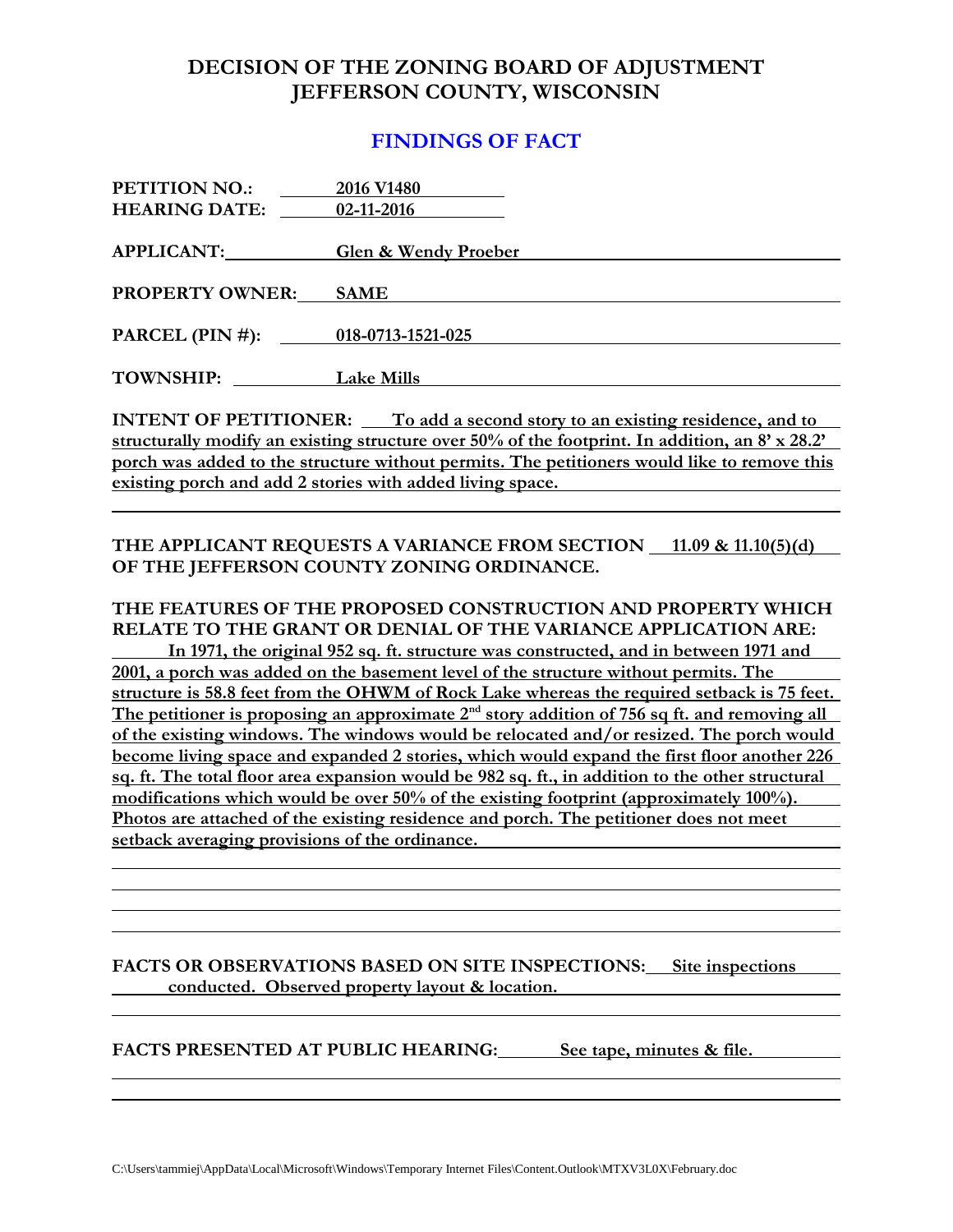- **A. NO VARIANCE MAY BE GRANTED WHICH WOULD HAVE THE EFFECT OF ALLOWING IN ANY DISTRICT A USE NOT PERMITTED IN THAT DISTRICT**
- **B. NO VARIANCE MAY BE GRANTED WHICH WOULD HAVE THE EFFECT OF ALLOWING A USE OF LAND OR PROPERTY WHICH WOULD VIOLATE STATE LAWS OR ADMINISTRATIVE RULES: ---------**
- **C. SUBJECT TO THE ABOVE LIMITATIONS, VARIANCES MAY BE GRANTED WHERE STRICT ENFORCEMENT OF THE TERMS OF THE ORDINANCE RESULTS IN AN UNNECESSARY HARDSHIP & WHERE A VARIANCE IN THE STANDARDS WILL ALLOW THE SPIRIT OF THE ORDINANCE TO BE OBSERVED, SUBSTANTIAL JUSTICE TO BE ACCOMPLISHED, & THE PUBLIC INTEREST NOT VIOLATED.**
	- **A. Allow porch to remain @<75' to the OHWM**

**---------**

**B. Allow structure modifications in excess of 50%**

**BASED ON THE FINDINGS OF FACT, THE BOARD CONCLUDES THAT:**

- **1. UNNECESSARY HARDSHIP IS PRESENT IN THAT A LITERAL ENFORCEMENT OF THE TERMS OF THE ZONING ORDINANCE WOULD UNREASONABLY PREVENT THE OWNER FROM USING THE PROPERTY FOR A PERMITTED PURPOSE OR WOULD RENDER CONFORMITY WITH SUCH RESTRICTIONS UNNECESSARILY BURDENSOME BECAUSE A) removing the addition portion of the structure would create a hardship B) Not allowing the remodel would be a hardship. Placement of the existing precludes an alternative. A) Carroll felt there was no valid requirement for its existence.**
- **2. THE HARDSHIP IS DUE TO UNIQUE PHYSICAL LIMITATIONS OF THE PROPERTY RATHER THAN THE CIRCUMSTANCES OF THE APPLICANT BECAUSE A) the channel that lies to the rear of the house creates the 75' setback situation. B) the channel makes the structure non-conforming. Limited placement requires location in setback regulation. A) Carroll stated it's not a permitted structure.**

**3. THE VARIANCE WILL NOT BE CONTRARY TO THE PUBLIC INTEREST AS EXPRESSED BY THE PURPOSE AND INTENT OF THE ZONING ORDINANCE BECAUSE A) it has existed with no problems & should not create new problems. Improvements would make the structure safer. B) the alterations are intended to make the structure safer & code-compliant. It enhances the general area. A) Carrol noted it allows a precedent.**

#### **\*A VARIANCE MAY BE GRANTED IF ALL THESE CONDITIONS ARE MET\***

**DECISION: THE REQUESTED VARIANCE IS GRANTED.**

**Carroll-motion to DENY allowing the porch to remain @<75' to OHWM did not receive a second. A)MOTION: Hoeft SECOND: Weis VOTE: 2-1 B)MOTION: Weis SECOND: Carroll VOTE: 3-0 (Motions made on a voice vote)**

**CONDITIONS OF APPROVAL: There shall be a native shoreland restoration of 35'x67' as recommended by Patricia Cicero, LWCD, per her letter dated 2/4/2016. (See letter attached). No other structures are allowed between the existing porch & water.**

**SIGNED: DATE: 02-11-2016**

**CHAIRPERSON BOARD DECISIONS MAY BE APPEALED TO CIRCUIT COURT. AUDIO RECORD OF THESE PROCEEDINGS IS AVAILABLE UPON REQUEST.**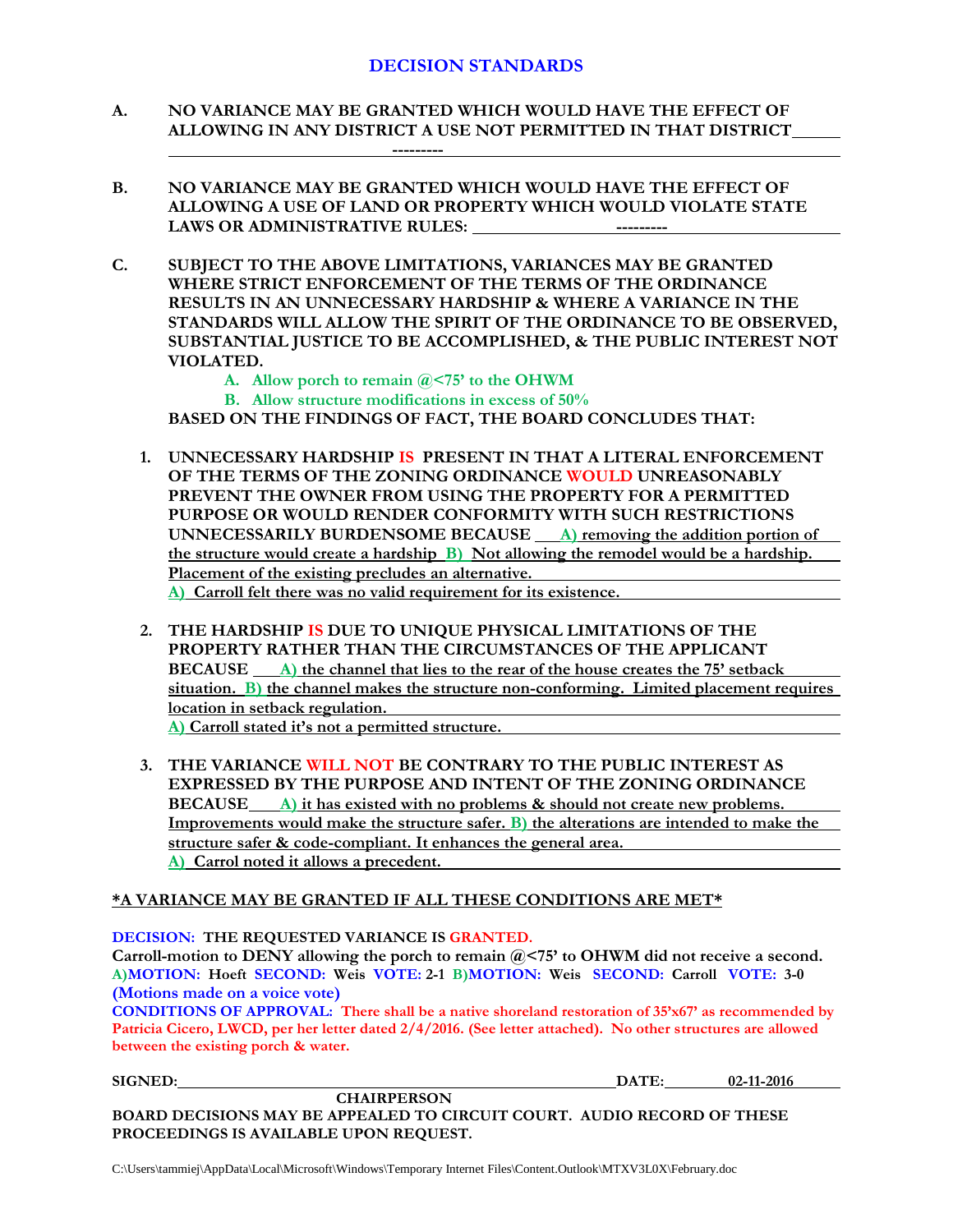## **DECISION OF THE ZONING BOARD OF ADJUSTMENT JEFFERSON COUNTY, WISCONSIN**

### **FINDINGS OF FACT**

| PETITION NO.:          | 2016 V1481                |
|------------------------|---------------------------|
| <b>HEARING DATE:</b>   | 02-11-2016                |
| APPLICANT:             | <b>Philip Knell</b>       |
|                        |                           |
| <b>PROPERTY OWNER:</b> | <b>SAME</b>               |
| PARCEL $(PIN \#)$ :    | $022 - 0613 - 0533 - 025$ |
|                        |                           |
| <b>TOWNSHIP:</b>       | Oakland                   |

**INTENT OF PETITIONER:** To add a 390 sq. ft. addition onto an existing residence. **The addition would be closer to the yard-street setback than the existing structure. In addition, the petitioner is proposing to replace some of the existing foundation and add to the existing roof line with the new addition.** 

**THE APPLICANT REQUESTS A VARIANCE FROM SECTION 11.09 OF THE JEFFERSON COUNTY ZONING ORDINANCE.**

**THE FEATURES OF THE PROPOSED CONSTRUCTION AND PROPERTY WHICH RELATE TO THE GRANT OR DENIAL OF THE VARIANCE APPLICATION ARE: Currently, the existing residence is 885 sq. ft., and the petitioner would like to add an addition of 390 sq. ft. There would also be a small addition over the existing deck. In addition, the petitioner would like to replace some of the foundation and match existing roofline. The lot is non-conforming which allows for reduced setbacks. The current residence is 23 feet from the right-of-way of Warne Avenue, and the new addition would be approximately 10 feet from the right-of-way whereas the required setback is 25 feet from the right-of-way. The existing deck does not have permits and patio blocks/concrete are not used for setbacks. The petitioner does not meet setback averaging provisions of the ordinance. The proposed improvements would be approximately 77% with the added structural repairs of the existing cottage and the additional square footage percentage.** 

**FACTS OR OBSERVATIONS BASED ON SITE INSPECTIONS: Site inspections conducted. Observed property layout & location.**

**FACTS PRESENTED AT PUBLIC HEARING: See tape, minutes & file.**